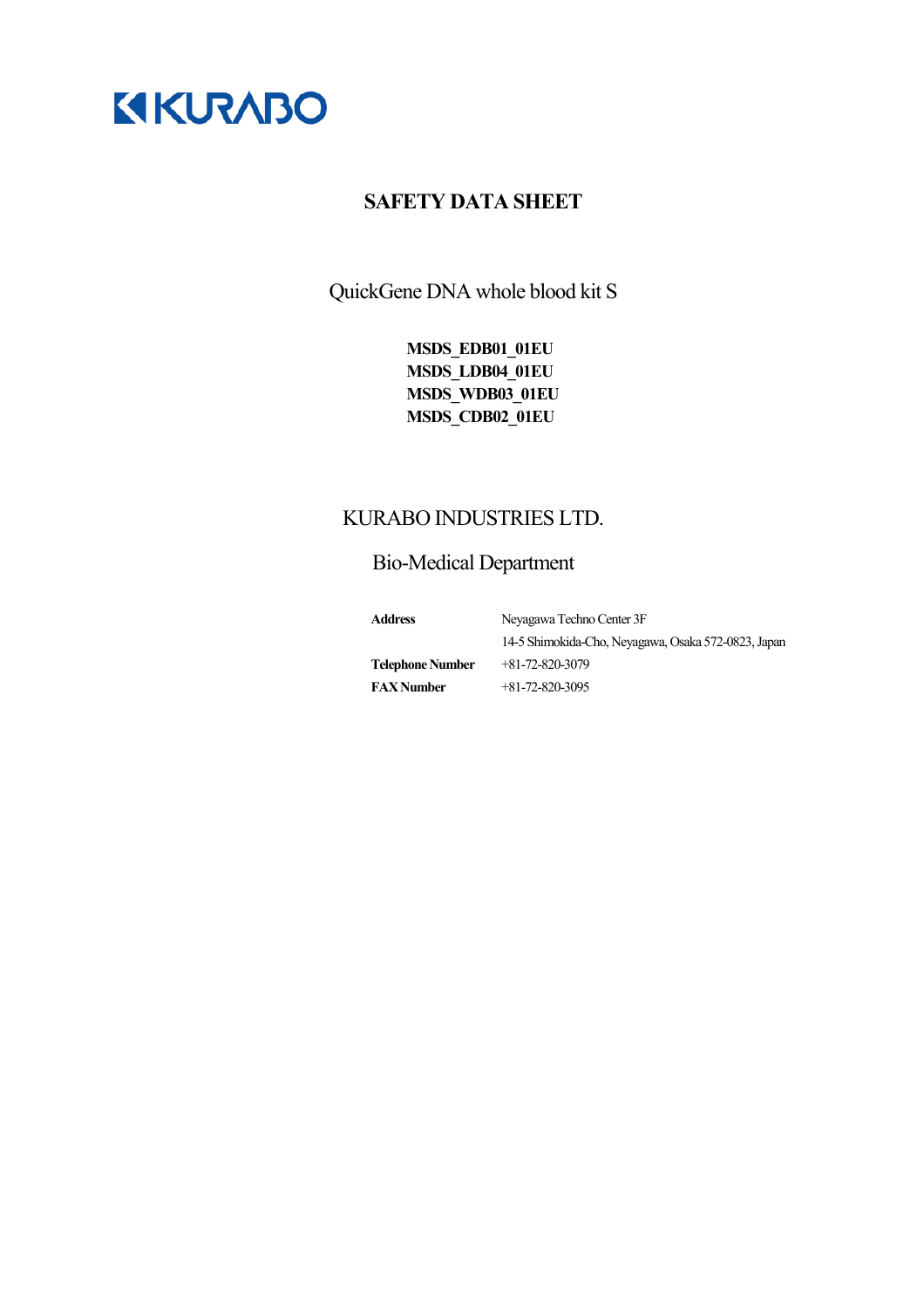

|                                     |                               |                                         | 1. Identification of Product/mixture and the company/undertaking              |                   |
|-------------------------------------|-------------------------------|-----------------------------------------|-------------------------------------------------------------------------------|-------------------|
| Use:                                |                               | <b>Nucleic acid Isolation Kit</b>       |                                                                               |                   |
| <b>Product name:</b>                | <b>Protease EDB-01</b>        |                                         |                                                                               |                   |
| <b>Product usage</b>                |                               | QuickGene DNA whole blood kit: Protease |                                                                               |                   |
| <b>Manufacturer/Supplier:</b>       |                               |                                         |                                                                               |                   |
|                                     | KURABO INDUSTRIES LTD.        |                                         |                                                                               |                   |
|                                     | <b>Bio-Medical Department</b> |                                         |                                                                               |                   |
|                                     |                               |                                         | Neyagawa Techno Center 3F 14-5 Shimokida-Cho, Neyagawa, Osaka 572-0823, Japan |                   |
|                                     | Telephone Number              | +81-72-820-3079                         | <b>FAX Number</b>                                                             | $+81-72-820-3095$ |
| <b>Information department:</b>      |                               |                                         |                                                                               |                   |
|                                     | <b>Bio-Medical Department</b> |                                         |                                                                               |                   |
|                                     | Telephone Number              | $+81-72-820-3079$                       | Email: bio@ad.kurabo.co.jp                                                    |                   |
| <b>Emergency information:</b>       |                               |                                         |                                                                               |                   |
|                                     | Telephone Number              |                                         | $+81-72-820-3079$ 9:00AM - 6:00PM                                             |                   |
| Reference file name MSDS_EDB01_01EU |                               |                                         |                                                                               |                   |

# **2. Hazards identification**

**Information pertaining to particular dangers for man and environment**

 $\blacktriangle$ 

**Classification system:**

**The classification is according to the latest editions of the EU-lists, and extended by company and literature data. Labelling(REGULATION(EC) No 1272/2008)**

**Hazard pictograms**

| Signal word                     | Warning          |                                                                             |
|---------------------------------|------------------|-----------------------------------------------------------------------------|
| <b>Hazard statement</b>         | H315             | Causes skin irritation. (Category 2)                                        |
|                                 | H319             | Causes serious eye irritation. (Category 2)                                 |
| <b>Precautionary statements</b> |                  |                                                                             |
| <b>Prevention</b>               | P280             | Wear eye/face protection. Wear protective gloves.                           |
|                                 | P <sub>264</sub> | Wash thoroughly after handling.                                             |
| <b>Response</b>                 | P302+P352        | IF ON SKIN: Wash with plenty of soap and water.                             |
|                                 | P332+P313        | If skin irritation occurs: Get medical advice/attention.                    |
|                                 |                  | P305+P351+P338 IF IN EYES: Rinse cautiously with water for several minutes. |
|                                 |                  | Remove contact lenses, if present and easy to do. Continue rinsing.         |
|                                 | P337+P313        | If eye irritation persists: Get medical advice/attention.                   |
|                                 | P362             | Take off contaminated clothing and wash before reuse.                       |
|                                 |                  |                                                                             |

#### **3. Composition/information on ingredients**

#### **Chemical characterization**

**Substance or Mixture** Mixture

**Description: Mixture of substances listed below with nonhazardous additions.**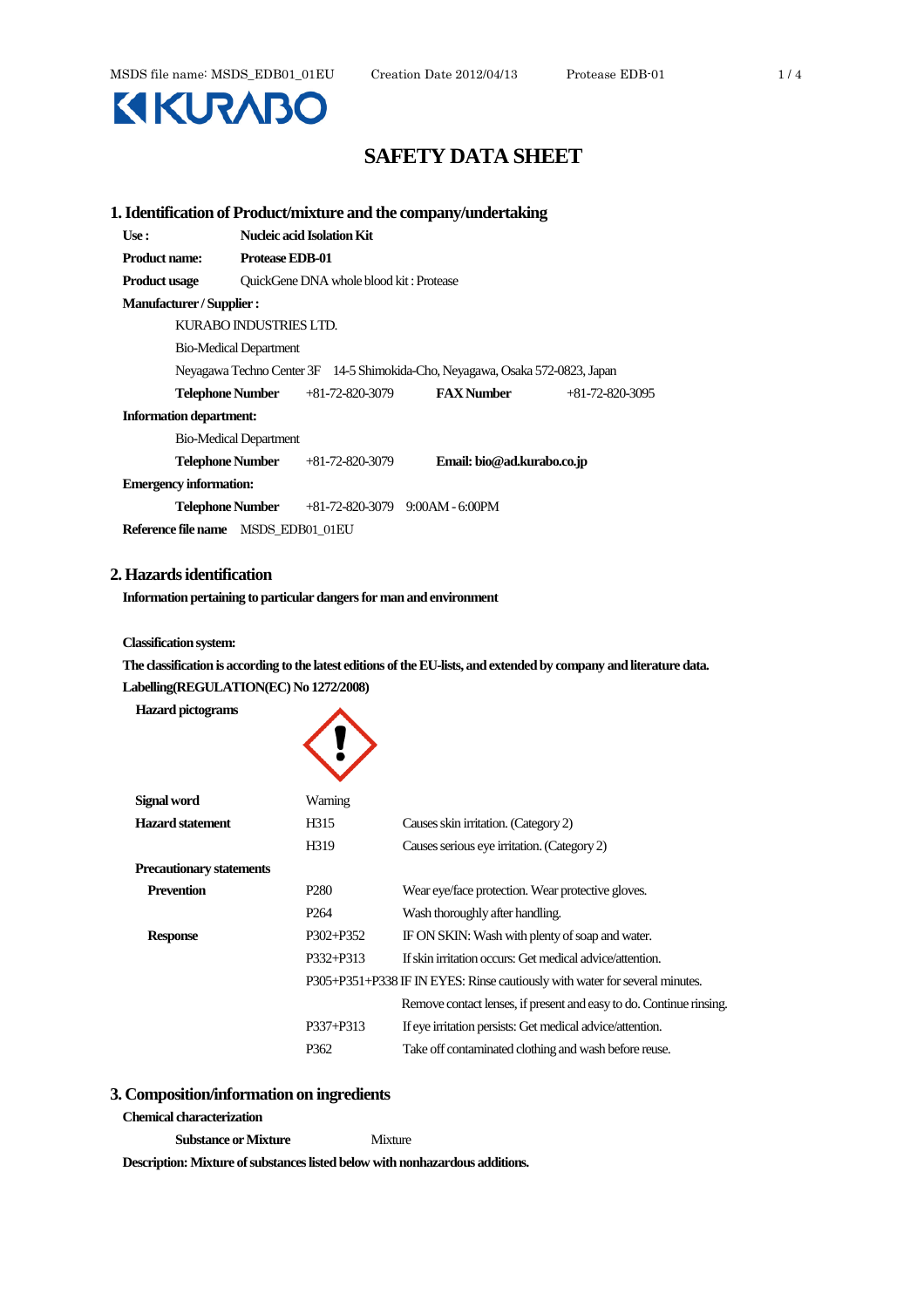#### **Dangerous components:**

|                        | <b>Components</b>                        | Concentration $(\% )$ |
|------------------------|------------------------------------------|-----------------------|
| CAS: 76774-43-1        | protease                                 | $80 - 100$            |
| EINECS: 278-547-1      |                                          |                       |
| $CAS:10035-04-8$       | Calcium Chloride, Dihydrate              | $0.5 - 1.5$           |
| EINECS: 233-140-8      |                                          |                       |
| $CAS:1185-53-1$        | 2-amino-2 (hydroxymethyl)propan-1,3-diol | $0.5 - 1.5$           |
| Additional information |                                          |                       |

For the wording of the listed risk phrases refer to section 16.

#### **4. First aid measures**

| <b>General information</b> | Never make an unconscious person vomit or drink fluids.                        |
|----------------------------|--------------------------------------------------------------------------------|
| After inhalation:          | Supply fresh air and to be sure call for a doctor.                             |
| After skin contact         | Immediately wash with soap and water and rinse thoroughly.                     |
| After eve contact          | Rinse open eye for several minutes under running water. Then consult a doctor. |
| <b>After swallowing</b>    | Call for a doctor immediately.                                                 |

### **5. Fire-fighting measures**

| Suitable extinguish agents:   | CO2, extinguishing powder or water spray. Fight larger fires with water spray or alcohol resistant foam. |
|-------------------------------|----------------------------------------------------------------------------------------------------------|
| For safety reasons unsuitable | Water with full jet.                                                                                     |
| extinguishing agents          |                                                                                                          |
| <b>Extinguishing media</b>    | Dry chemical, foam, carbon dioxide, water fog.                                                           |
| <b>Additional information</b> | Cool endangered containers with water spray. Collect contaminated fire fighting water separately.        |
|                               | It must not enter the sewage system.                                                                     |

# **6. Accidental release measures**

| <b>Person-related safety precautions:</b>    | Refer to the protective measures stated in Sections 7 and 8. Keep unprotected personnel away.         |
|----------------------------------------------|-------------------------------------------------------------------------------------------------------|
|                                              | Wear adequate personal protective equipment, see Section 8 (Exposure Controls/Personal<br>Protection) |
| <b>Mesures for environmental protection:</b> | Do not allow product to reach sewage system or any water course.                                      |
|                                              | Inform respective authorities if seepage into water course or sewage system occurs.                   |
| Measures for cleaning/collecting:            | Absorb with liquid-binding material (sand, diatomite, acid binders, universal binders, sawdust).      |
|                                              | Dispose of contaminated material as waste according to section 13.                                    |

# **7. Handling and storage**

## **Handling**

| <b>Information for safe handling:</b>                 | Store in cool, dry place in tightly sealed containers. Keep away from heat and direct sunlight. |
|-------------------------------------------------------|-------------------------------------------------------------------------------------------------|
|                                                       | Ensure good ventilation and extraction at the workplace.                                        |
| Storage:                                              | Store in accordance with current national regulations.                                          |
| Requirements to be met by storerooms and receptacles: | Store between $5-30^{\circ}$ C.                                                                 |
| Further information about storage conditions:         | Keep receptacle tightly sealed.                                                                 |
|                                                       |                                                                                                 |

#### **8. Exposure controls/personal protection**

#### **Additional information about design of technical facilities:**

Provide adequate ventilation. Where reasonably practicable, this should be achieved by the use of local exhaust ventilation and good general extraction. If these are not sufficient to maintain concentrations of particulates or solvent vapour below the occupational exposure limit stated, then suitable respirately protection must be worn as a temporary measure and is specified below.

#### **Components with limit values that require monitoring at the workplace:**

No components with limit values.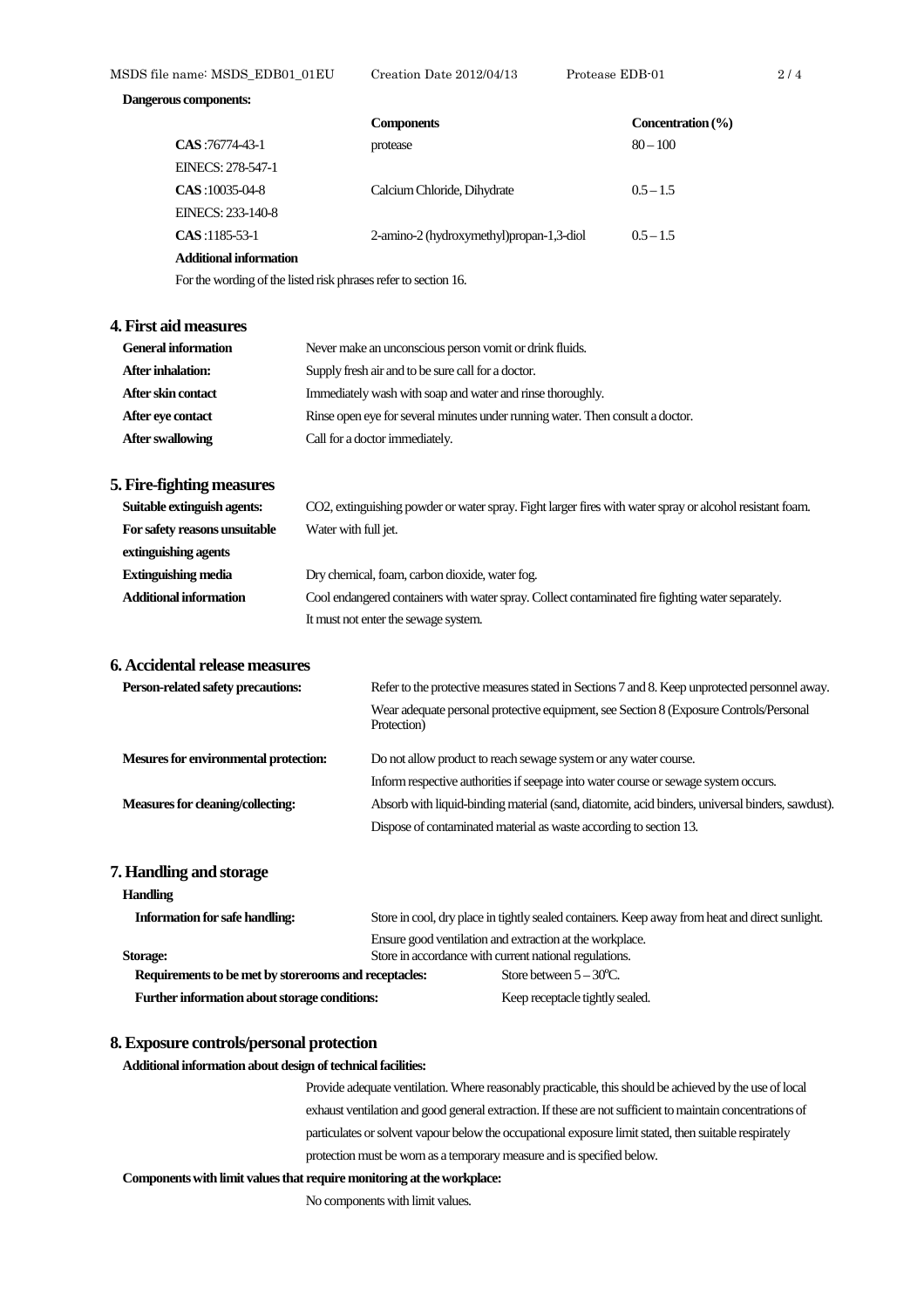| <b>Additional information:</b>            | The instructions and information provided by the manufacturer of the personal protective equipment on use, |
|-------------------------------------------|------------------------------------------------------------------------------------------------------------|
|                                           | storage, maintenance and replacement must always be followed.                                              |
| General protective and hygienic measures: |                                                                                                            |
|                                           | Immediately remove all soiled and contaminated clothing                                                    |
|                                           | Wash hands before breaks and at the end of work.                                                           |
|                                           | Store protective clothing separately.                                                                      |
|                                           | Avoid contact with the eyes and skin.                                                                      |
|                                           | Keep away from foodstuffs, beverages and feed.                                                             |
| <b>Breathing equipment:</b>               | Not necessary if room is well-ventilated.                                                                  |
| <b>Protection of hands:</b>               | Protective gloves.                                                                                         |
| <b>Material of gloves</b>                 | The selection of the suitable gloves does not only depend on the material, but also on further marks of    |
|                                           | quality and varies from manufacturer to manufacturer.                                                      |
| Eye protection:                           | Safety glasses. Use face shield in case of splash risk.                                                    |
| <b>Body protection:</b>                   | Protective work clothing; disposable overalls are preferable.                                              |

# **9. Physical and chemical properties**

| <b>General Information</b>                           |                   |                                                       |
|------------------------------------------------------|-------------------|-------------------------------------------------------|
| Form:                                                | Solid.            |                                                       |
| Colour:                                              | Light yellow      |                                                       |
| Odour:                                               | Characterristic   |                                                       |
| <b>Change in condition</b>                           |                   |                                                       |
| <b>Melting point/Melting range:</b>                  | $>100^{\circ}$ C. |                                                       |
| <b>Boiling point/Boiling range:</b>                  | undetermined      |                                                       |
| <b>Flash point:</b>                                  | Not applicable    |                                                       |
| Self-igniting:                                       |                   | Product is not self-igniting.                         |
| <b>Density</b>                                       | Not determined    |                                                       |
| Solubility in / Miscibility with water:              | Soluble           |                                                       |
| <b>Solvent content:</b>                              |                   |                                                       |
| Organic solvents:                                    | $0.0\%$           |                                                       |
| pH                                                   | Not Applicable    |                                                       |
| 10. Stability and reactivity                         |                   |                                                       |
| Thermal decomposition / conditions to be avoided:    |                   | No decomposition if used according to specifications. |
| Dangerous reaction                                   |                   | No dangerous reactions known.                         |
| 11. Toxicological information                        |                   |                                                       |
| <b>Acute toxicity:</b>                               |                   |                                                       |
| LD/LC50 values that are relevant for classification: |                   |                                                       |
| 10035-04-8 Calcium Chloride, Dihydrate               |                   | LD50 Rat: 1000 mg/kg<br>Dermal                        |
| Additional toxicological information:                |                   | No further data                                       |
| 12. Ecological information                           |                   |                                                       |

**Ecotoxical effects: Aquatic toxicity: 10035-04-8 Calcium Chloride, Dihydrate LC50 10650 (Lepomis macrochirus)**. **General notes:** There are no data on the preparation itself. The preparation has been assessed following the conventional method of the Dangerous Preparations Directive 1999/45/EC and is not classified as dangerous for the environment. Do not allow product to reach ground water, water course or sewage system.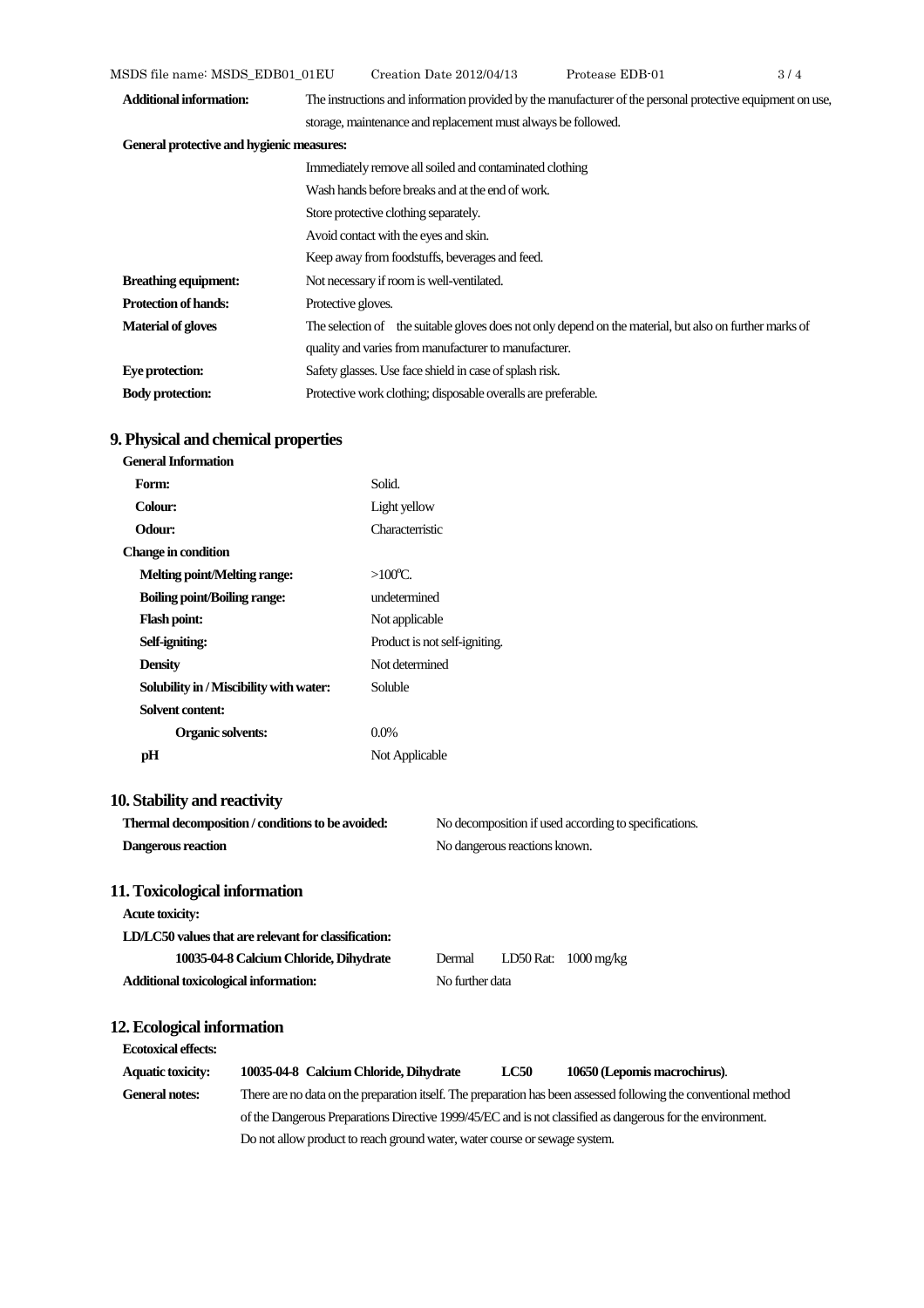#### **13. Disposal considerations**

**Recommendation** Must not be disposed together with household garbage.

Do not allow product to reach sewage system.

**Europeanwaste catalogue**

18 01 03 wastes whose collection and disposal is subject to special requirements in order to prevent infection

#### **14. Transport information**

**Land transport ADR/RID (cross-border) ADR/RID class: - Maritime transport IMOG: IMOG Class:** 

**Marine pollutant:** No

# **Air transport ICAO-TI and IATA-DGR**

#### **ICAO/IATA Class: -**

#### **Transport /Additional information:**

Not dangerous according to the above specifications.

#### **15. Regulatory information**

# **Markings according to EU guidelines:**

The product has been classified and marked in accordance with EU Directives on Hazardous Materials

#### **16. Other information**

This information is based on our present knowledge. However, this shall not constitute a guarantee for any specific product features and shall not establish a legally varid contractual relationship.

#### **Relevant R-phrases**

36 Irritating to eyes.

#### **Recommended restriction of use**

The product should not be used for any purpose other than that specified in Section 1.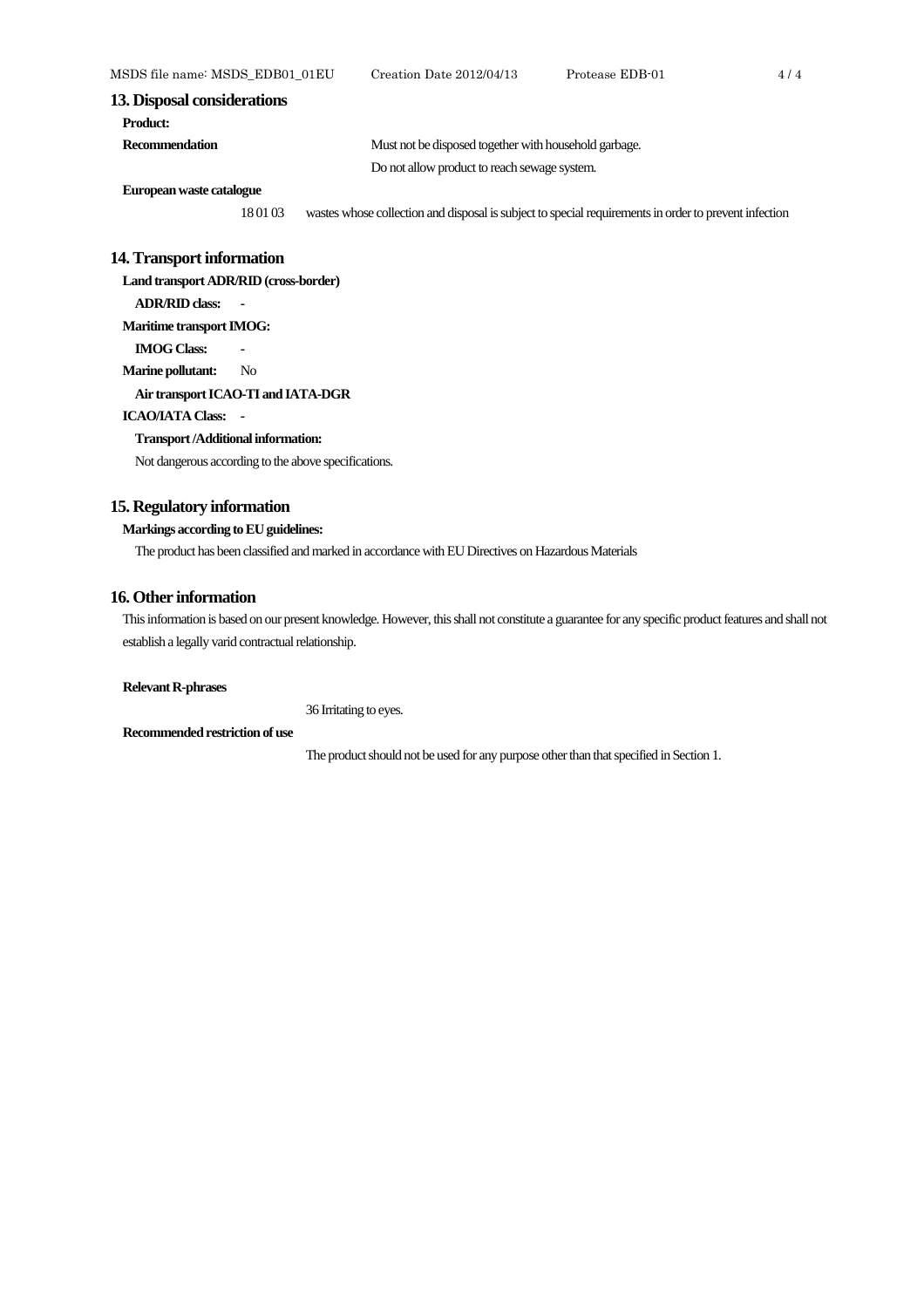

| Use:                                |                                             | Nucleic acid Isolation Kit              |                                                                               |                   |
|-------------------------------------|---------------------------------------------|-----------------------------------------|-------------------------------------------------------------------------------|-------------------|
| <b>Product name</b>                 | <b>Lysis Buffer LDB-04</b>                  |                                         |                                                                               |                   |
| <b>Product usage</b>                | QuickGene DNA whole blood kit: Lysis Buffer |                                         |                                                                               |                   |
| <b>Manufacturer/Supplier:</b>       |                                             |                                         |                                                                               |                   |
| KURABO INDUSTRIES LTD.              |                                             |                                         |                                                                               |                   |
| <b>Bio-Medical Department</b>       |                                             |                                         |                                                                               |                   |
|                                     |                                             |                                         | Neyagawa Techno Center 3F 14-5 Shimokida-Cho, Neyagawa, Osaka 572-0823, Japan |                   |
|                                     |                                             | <b>Telephone Number</b> +81-72-820-3079 | <b>FAX Number</b>                                                             | $+81-72-820-3095$ |
| <b>Information department:</b>      |                                             |                                         |                                                                               |                   |
| <b>Bio-Medical Department</b>       |                                             |                                         |                                                                               |                   |
| Telephone Number                    |                                             | +81-72-820-3079                         | Email: bio@ad.kurabo.co.jp                                                    |                   |
| <b>Emergency information:</b>       |                                             |                                         |                                                                               |                   |
|                                     |                                             |                                         | <b>Telephone Number</b> +81-72-820-3079 9:00AM - 6:00PM                       |                   |
| Reference file name MSDS_LDB04_01EU |                                             |                                         |                                                                               |                   |

#### **Information pertaining to particular dangers for human and environment**

**Xn harmful**

#### **Classification system:**

**The classification is according to the latest editions of the EU-lists, and extended by company and literature data.**

#### **Classification(REGULATION(EC) No 1272/2008**

**Skin irritation, Category 2, H315**

**Eye irritation, Category 2, H319**

**Classification (67/548/EEC or 1999/45/EC)**

**Xn R: 22-36/38**

# **Labelling (REGULATION(EC) No 1272/2008)**

**Hazard pictograms**



| Signal word              | Warning           |                                                                                      |
|--------------------------|-------------------|--------------------------------------------------------------------------------------|
| <b>Hazard statement</b>  | H <sub>3</sub> 02 | Harmful if swallowed. (Category 4)                                                   |
|                          | H315              | Causes skin irritation. (Category 2)                                                 |
|                          | H319              | Causes serious eye irritation. (Category 2)                                          |
| Precautionary statements |                   |                                                                                      |
| <b>Prevention</b>        | P <sub>280</sub>  | Wear eye/face protection. Wear protective gloves.                                    |
|                          | P <sub>270</sub>  | Do not eat, drink or smoke when using this product.                                  |
|                          | P <sub>264</sub>  | Wash thoroughly after handling.                                                      |
| <b>Response</b>          | P312              | Call a doctor/physician if you feel unwell.                                          |
|                          | P330              | Rinse mouth.                                                                         |
|                          | $P302 + P352$     | IF ON SKIN: Wash with plenty of soap and water.                                      |
|                          | $P332 + P313$     | If skin irritation occurs: Get medical advice/attention.                             |
|                          |                   | $P 305 + P 351 + P 338$ IF IN EYES: Rinse cautiously with water for several minutes. |
|                          |                   |                                                                                      |

Remove contact lenses, if present and easy to do. Continue rinsing.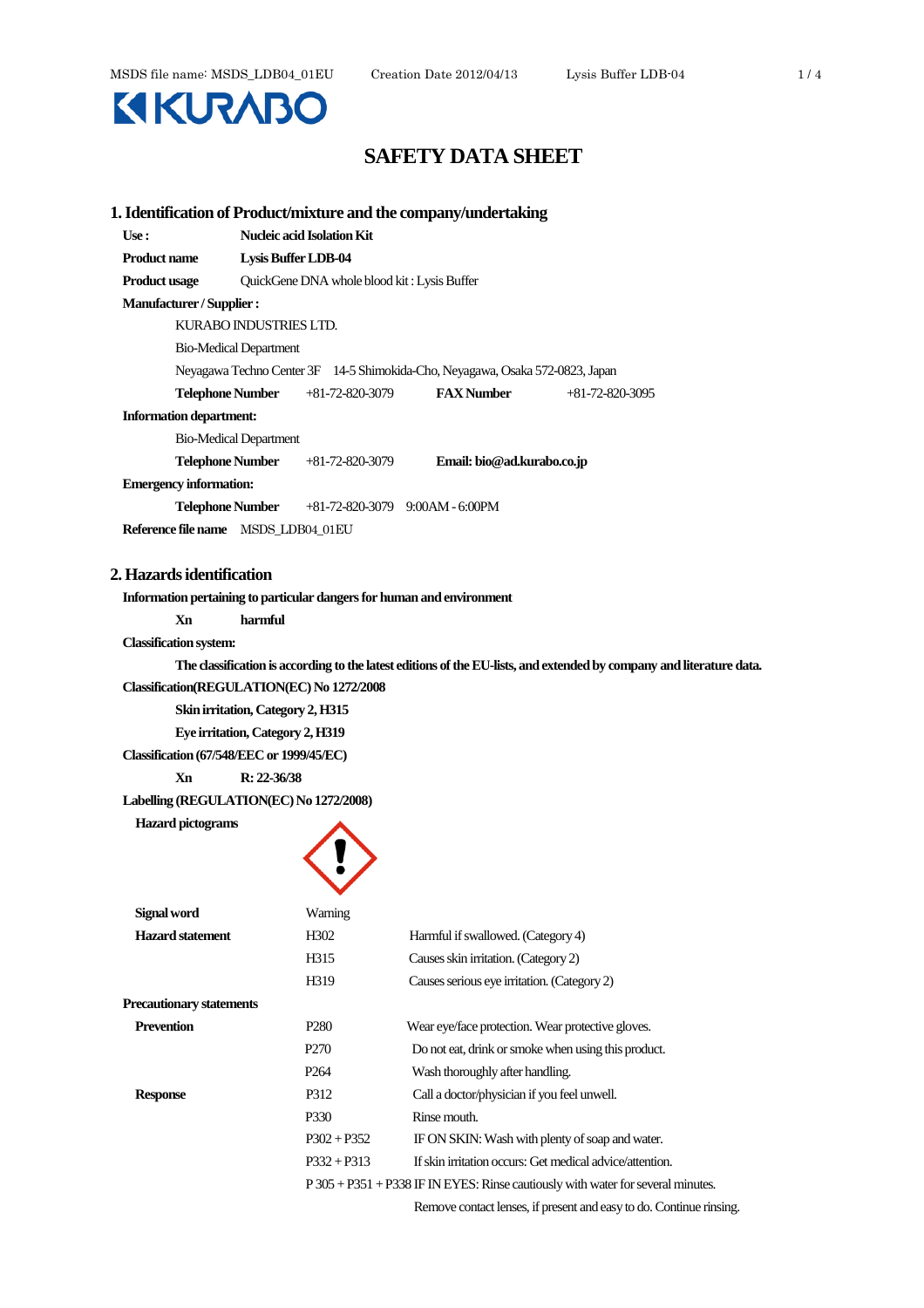P337 + P313 If eye irritation persists: Get medical advice/attention.

P362 Take off contaminated clothing and wash before reuse**.**

| Labelling (67/548/EEC or 1999/45/EC) |    |  |
|--------------------------------------|----|--|
| Symbol(s)                            | Xn |  |

| Symbol(s)         | Xn       |
|-------------------|----------|
| $R$ -phrase $(s)$ | 22-36/38 |

#### **3. Composition/information on ingredients**

# **Chemical characterization**

**Substance or Mixture** Mixture

**Description Mixture of substances listed below with nonhazardous additions.**

#### **Dangerous components:**

|                                                                            | <b>Components</b>                         | Concentration $(\% )$ |
|----------------------------------------------------------------------------|-------------------------------------------|-----------------------|
| $CAS: 50-01-1$                                                             | guanidine hyrochloride                    | $40 - 60$             |
| <b>EINECS: 200-002-3</b>                                                   | R 22-36/38 S 26-37                        |                       |
| $CAS: --$                                                                  | polyoxyethylene sorbitan fatty acid ester | $5 - 10$              |
| <b>EINECS:</b>                                                             |                                           |                       |
| $CAS: --$                                                                  | hydrochloride salts of aminoalcohol       | $1 - 5$               |
| EINECS:                                                                    |                                           |                       |
| <b>Chemical formula</b>                                                    | CH5N3.ClH (50-01-1)                       |                       |
| (*) Generally chemical substances greater than 1% of the total are listed. |                                           |                       |

#### **4. First aid measures**

| After inhalation:                         | Supply fresh air and to be sure call for a doctor.                                                                                                                                                                                      |
|-------------------------------------------|-----------------------------------------------------------------------------------------------------------------------------------------------------------------------------------------------------------------------------------------|
| After skin contact:<br>After eve contact: | Remove contaminated clothing. Wash off with soap and plenty of water. If skin irritation occurs:<br>Get medical advice/attention.<br>Rinse cautiously with water for several minutes. Remove contact lenses, if present and easy to do. |
|                                           | Continue rinsing. If eye irritation persists: Get medical advice/attention.                                                                                                                                                             |
| After swallowing:                         | Call for a doctor immediately.                                                                                                                                                                                                          |

#### **5. Fire-fighting measures**

| Suitable extinguish agents: | CO2, powder or water spray. Fight larger fires with water spray or alcohol resistant foam. |
|-----------------------------|--------------------------------------------------------------------------------------------|
| Protective equipment:       | Do not inhale explosion gases or combustion gases.                                         |

# **6. Accidental release measures**

| Person-related safety precautions:    | Ensure adequate ventilation                                                                           |  |
|---------------------------------------|-------------------------------------------------------------------------------------------------------|--|
|                                       | Wear adequate personal protective equipment, see Section 8 (Exposure Controls/Personal<br>Protection) |  |
| Mesures for environmental protection: | Do not allow to enter sewers/surface or ground water.                                                 |  |
| Measures for cleaning/collecting:     | Absorb with liquid-binding material (sand, diatomite, acid binders, universal binders, sawdust).      |  |

#### **7. Handling and storage**

| Handling                                                                            |                                                                              |
|-------------------------------------------------------------------------------------|------------------------------------------------------------------------------|
| <b>Information for safe handling:</b>                                               | Keep receptacles tightly sealed. Avoid contact with skin, eyes and clothing. |
|                                                                                     | Wash hands after handling.                                                   |
| Information about fire - and explosion protection:                                  | No special measures required.                                                |
| Storage                                                                             |                                                                              |
| <b>Requirements to be met by storerooms and receptacles:</b> No special requirement |                                                                              |
| Further information about storage conditions:                                       | Keep receptacle tightly sealed.                                              |

#### **8. Exposure controls/personal protection**

**Additional information about design of technical facilities:** No further data

**Personal protective equipment:**

General protective and hygienic measures: Keep away from foodstuffs, beverages and feed.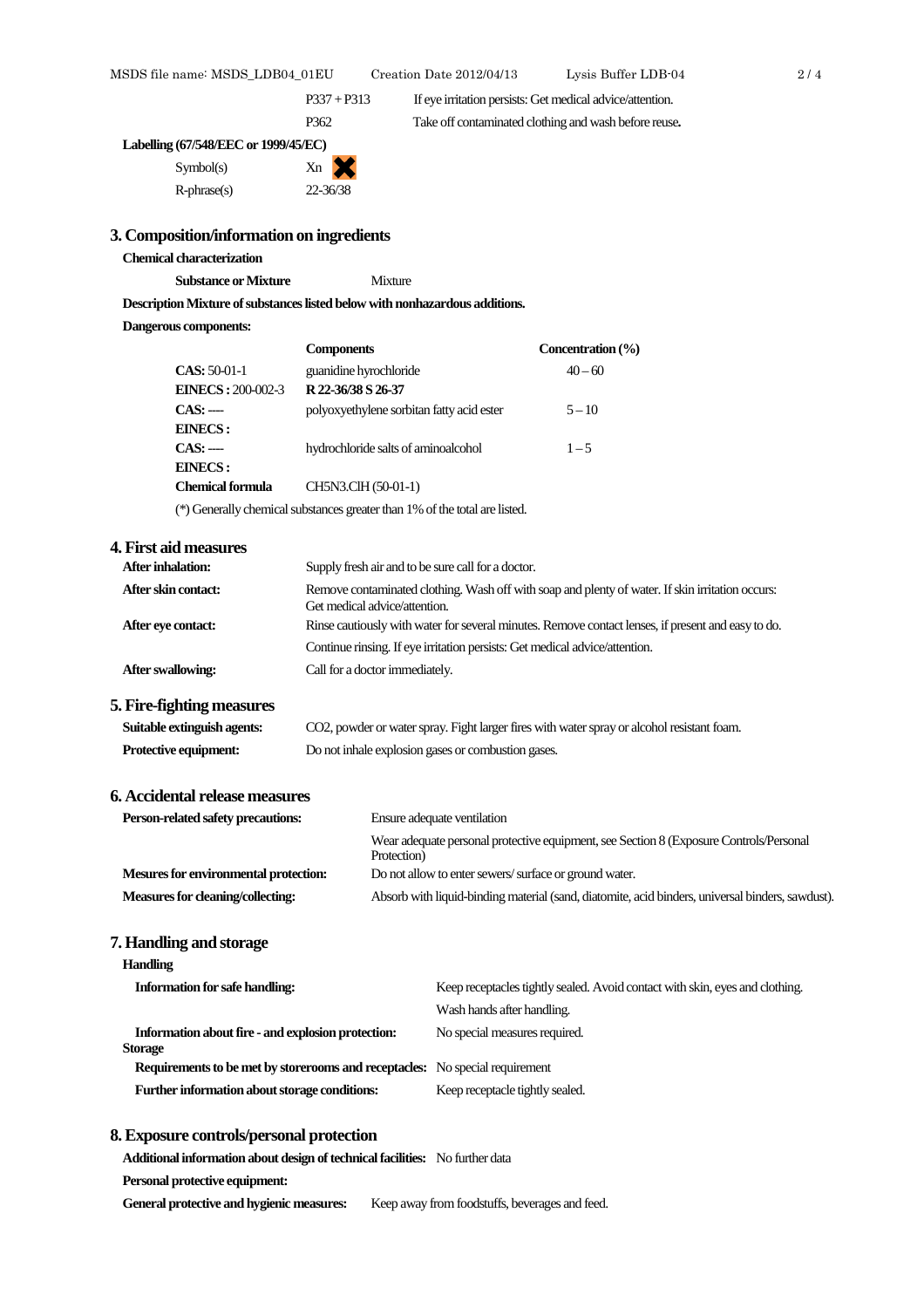| MSDS file name: MSDS_LDB04_01EU    | Creation Date 2012/04/13                                       | Lysis Buffer LDB-04                                                                            | 3/4 |
|------------------------------------|----------------------------------------------------------------|------------------------------------------------------------------------------------------------|-----|
|                                    | Immediately remove all soiled and contaminated clothing        |                                                                                                |     |
|                                    | Wash hands before breaks and at the end of work.               |                                                                                                |     |
|                                    | Avoid contact with the eyes and skin.                          |                                                                                                |     |
| <b>Protection of hands:</b>        | Protective gloves.                                             |                                                                                                |     |
| <b>Material of gloves</b>          |                                                                | The selection of the suitable gloves does not only depend on the material, but also on further |     |
|                                    | marks of quality and varies from manufacturer to manufacturer. |                                                                                                |     |
| Penetration time of glove material |                                                                | The exact break trough time has to be found out by the manufacturer of the protective gloves   |     |
|                                    | and has to be observed.                                        |                                                                                                |     |
| Eye protection:                    | Tightly sealed goggles.                                        |                                                                                                |     |

# **9. Physical and chemical properties**

| <b>General Information</b>                          |                                                                                |
|-----------------------------------------------------|--------------------------------------------------------------------------------|
| Form:                                               | Clear liquid                                                                   |
| Colour:                                             | Colourless to light yellow                                                     |
| <b>Odour:</b>                                       | Practically odourless                                                          |
| <b>Change in condition</b>                          |                                                                                |
| Melting point/Melting range:                        | Undetermined.                                                                  |
| <b>Boiling point/Boiling range:</b>                 | No data available.                                                             |
| <b>Flash point:</b>                                 | Not flammable                                                                  |
| Self-igniting:<br>Danger of explosion:              | Product is not self-igniting.<br>Product does not present an explosion hazard. |
| <b>Flammability limit - lower <math>(\%)</math></b> | No data available.                                                             |
| Flammability limit - upper $(\%)$                   | No data available.                                                             |
| Vapor pressure at 20°C                              | No data available.                                                             |
| <b>Density</b>                                      | No data available.                                                             |
| Solubility in / Miscibility with water:             | Completely soluble                                                             |
| pH-value:<br>(n-octanol/water)                      | pH. 6.0                                                                        |

# **10. Stability and reactivity**

| Thermal decomposition / conditions to be avoided: | No decomposition if used according to specifications. |
|---------------------------------------------------|-------------------------------------------------------|
| Dangerous reaction                                | None.                                                 |
| Dangerous decomposition products:                 | CO,CO2 Nitrogen oxides (NOx).                         |

# **11. Toxicological information**

| <b>Acute toxicity:</b>                | Harmful if swallowed.              |
|---------------------------------------|------------------------------------|
| <b>Primary irritant effect:</b>       | Acute Oral LD50 Rat: $>$ 500 mg/kg |
| on the skin:<br>on the eye:           | moderate<br>weakly irritant effect |
| <b>Sensitization:</b>                 | No sensitizing effects known       |
| Additional toxicological information: | No further data                    |

# **12. Ecological information**

General notes:<br>
Do not allow undiluted product or large quantities of it to reach ground water, water course or sewage system.

# **13. Disposal considerations**

| <b>Product:</b> |                                                       |
|-----------------|-------------------------------------------------------|
| Recommendation  | Must not be disposed together with household garbage. |
|                 | Do not allow product to reach sewage system.          |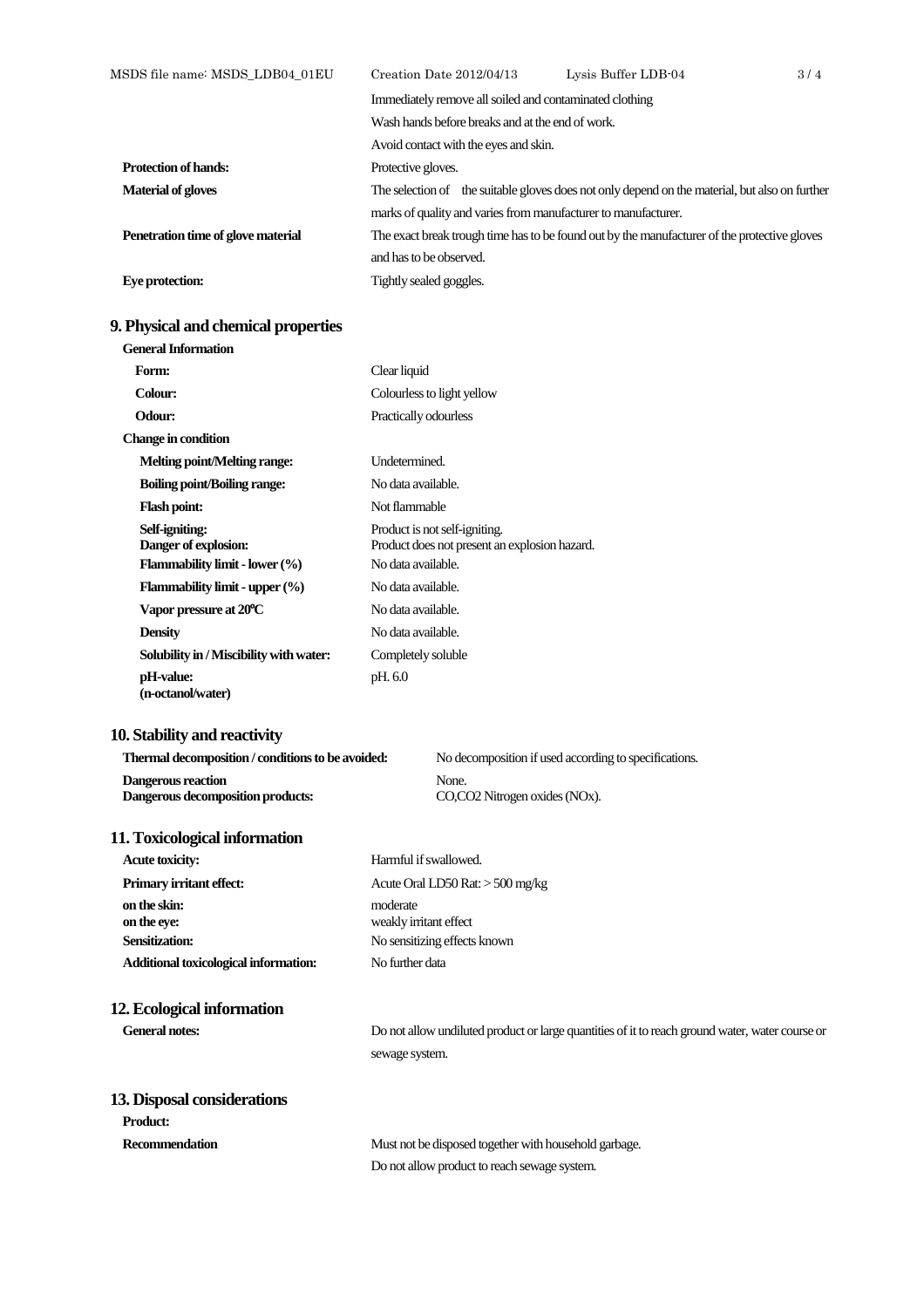#### **14. Transport information**

**Land transport ADR/RID (cross-border)**

**ADR/RID class:**

**Maritime transport IMOG:**

**IMOG Class:**

**Air transport ICAO-TI and IATA-DGR**

#### **ICAO/IATA Class: -**

#### **Transport /Additional information:**

Not dangerous according to the above specifications.

#### **15. Regulatory information**

**Labelling according to EU guidelines:**

The product has been classified and marked in accordance with EU Directives / Ordinance on Hazardous Materials.

#### **Code letter and hazard designationof product:**

Xn: harmful

# **Risk phrases:**

- 22 Harmful if swallowed
- 36/38 Irritating to eyes and skin.

## **Safety phrases:**

- 26 In case of contact with eyes, rinse immediately with plenty of water and seek medical advice.
- 37 Wear suitable gloves

# **16. Other information**

This information is based on our present knowledge. However, this shall not constitute a guarantee for any specific product features and shall not establish a legally valid contractual relationship.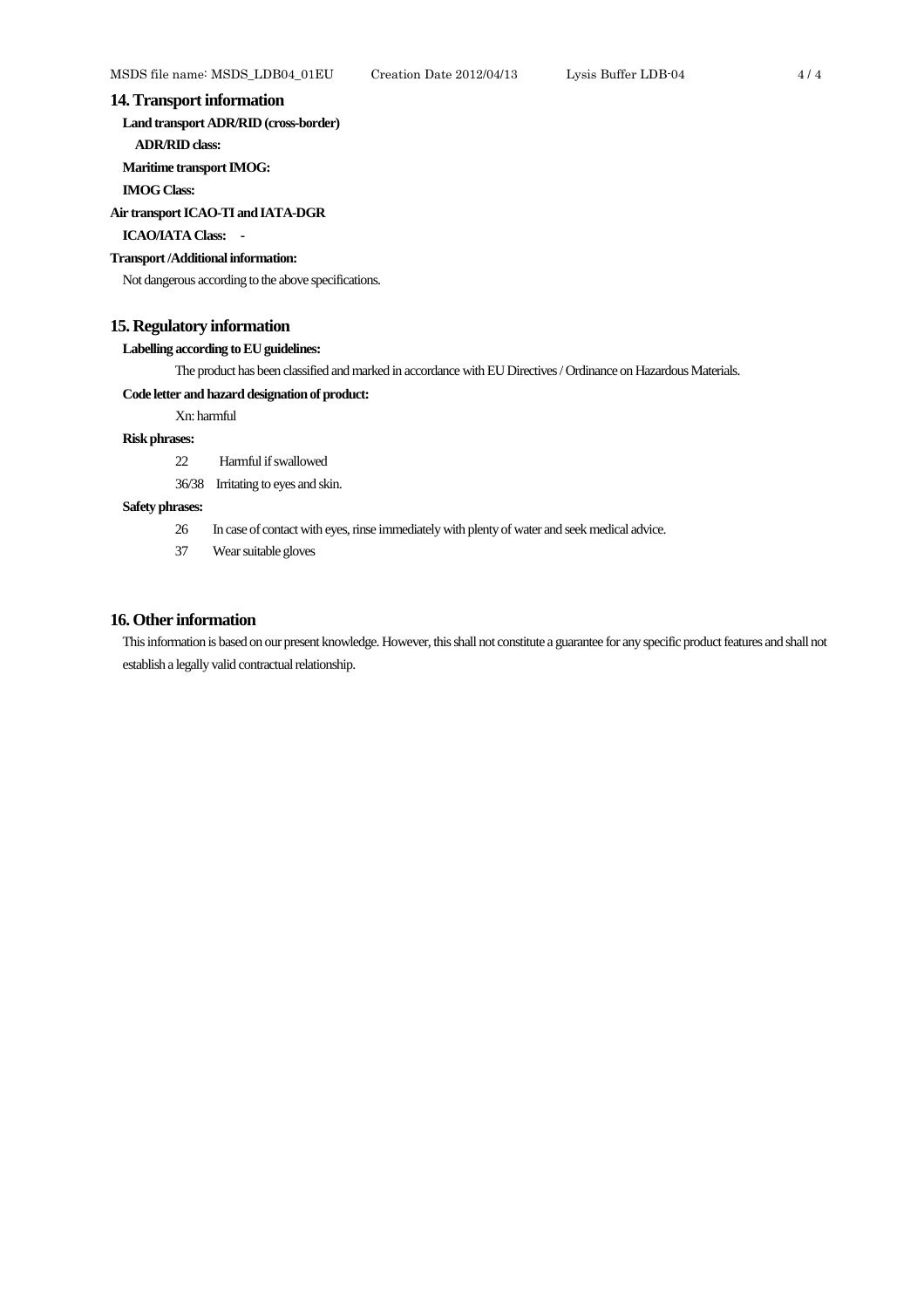

| Use:                                      |                                            | <b>Nucleic acid Isolation Kit</b>                                             |                            |                   |                                                                                                                      |
|-------------------------------------------|--------------------------------------------|-------------------------------------------------------------------------------|----------------------------|-------------------|----------------------------------------------------------------------------------------------------------------------|
| <b>Product name</b>                       | Wash Buffer WDB-03                         |                                                                               |                            |                   |                                                                                                                      |
| <b>Product usage</b>                      | QuickGene DNA whole blood kit: Wash Buffer |                                                                               |                            |                   |                                                                                                                      |
| <b>Manufacturer / Supplier :</b>          |                                            |                                                                               |                            |                   |                                                                                                                      |
| KURABO INDUSTRIES LTD.                    |                                            |                                                                               |                            |                   |                                                                                                                      |
| <b>Bio-Medical Department</b>             |                                            |                                                                               |                            |                   |                                                                                                                      |
|                                           |                                            | Neyagawa Techno Center 3F 14-5 Shimokida-Cho, Neyagawa, Osaka 572-0823, Japan |                            |                   |                                                                                                                      |
| <b>Telephone Number</b>                   |                                            | $+81-72-820-3079$                                                             | <b>FAX</b> Number          |                   | $+81-72-820-3095$                                                                                                    |
| <b>Information department:</b>            |                                            |                                                                               |                            |                   |                                                                                                                      |
| <b>Bio-Medical Department</b>             |                                            |                                                                               |                            |                   |                                                                                                                      |
| <b>Telephone Number</b>                   |                                            | $+81-72-820-3079$                                                             | Email: bio@ad.kurabo.co.jp |                   |                                                                                                                      |
| <b>Emergency information:</b>             |                                            |                                                                               |                            |                   |                                                                                                                      |
| <b>Telephone Number</b>                   |                                            | $+81-72-820-3079$ 9:00AM - 6:00PM                                             |                            |                   |                                                                                                                      |
| Reference file name MSDS_WDB03_01EU       |                                            |                                                                               |                            |                   |                                                                                                                      |
|                                           |                                            |                                                                               |                            |                   |                                                                                                                      |
| 2. Hazards identification                 |                                            |                                                                               |                            |                   |                                                                                                                      |
|                                           |                                            | Information pertaining to particular dangers for man and environment          |                            |                   |                                                                                                                      |
|                                           |                                            | No hazardous product as specified in Directive 67/548/EEC and 1999/45/EC.     |                            |                   |                                                                                                                      |
| <b>Classification system:</b>             |                                            |                                                                               |                            |                   |                                                                                                                      |
|                                           |                                            |                                                                               |                            |                   | The classification is according to the latest editions of the EU-lists, and extended by company and literature data. |
| <b>Health hazards</b>                     |                                            | Acute toxicity (Oral)                                                         |                            | Not classified    |                                                                                                                      |
|                                           |                                            | Skin corrosion/irritation                                                     |                            | Not classified    |                                                                                                                      |
|                                           |                                            | Serious eye damage/eye irritation                                             |                            | Not classified    |                                                                                                                      |
|                                           |                                            |                                                                               |                            |                   |                                                                                                                      |
| 3. Composition/information on ingredients |                                            |                                                                               |                            |                   |                                                                                                                      |
| Chemical characterization                 |                                            |                                                                               |                            |                   |                                                                                                                      |
| <b>Substance or Mixture</b>               |                                            | Mixture                                                                       |                            |                   |                                                                                                                      |
|                                           |                                            | Description Mixture of substances listed below with nonhazardous additions.   |                            |                   |                                                                                                                      |
| <b>Components:</b>                        |                                            |                                                                               |                            |                   |                                                                                                                      |
|                                           |                                            | <b>Components</b>                                                             |                            | Concentration (%) |                                                                                                                      |
| <b>CAS:</b> 7732-18-5                     |                                            | water                                                                         |                            | $80 - 100$        |                                                                                                                      |
| <b>EINECS</b> : 231-791-2                 |                                            |                                                                               |                            |                   |                                                                                                                      |
| CAS: 7647-14-5                            |                                            | sodium chloride                                                               |                            | $0.5 - 1.5$       |                                                                                                                      |
| <b>EINECS: 231-598-3</b>                  |                                            |                                                                               |                            |                   |                                                                                                                      |
| <b>Chemical formula</b>                   |                                            | H <sub>2</sub> O (7732-18-5), NaCl (7647-14-5)                                |                            |                   |                                                                                                                      |
|                                           |                                            | (*) Generally chemical substances greater than 1% of the total are listed.    |                            |                   |                                                                                                                      |
| 4. First aid measures                     |                                            |                                                                               |                            |                   |                                                                                                                      |
| After inhalation:                         |                                            | Supply fresh air.                                                             |                            |                   |                                                                                                                      |
| After skin contact                        |                                            | Remove contaminated clothing. Wash off with soap and plenty of water.         |                            |                   |                                                                                                                      |
| After eye contact                         |                                            | Rinse out with water                                                          |                            |                   |                                                                                                                      |
| <b>After swallowing</b>                   |                                            | Call for a doctor if feeling unwell.                                          |                            |                   |                                                                                                                      |
| 5. Fire-fighting measures                 |                                            |                                                                               |                            |                   |                                                                                                                      |

**Suitable extinguish agents:** CO2, powder or water spray. Fight larger fires with water spray or alcohol resistant foam.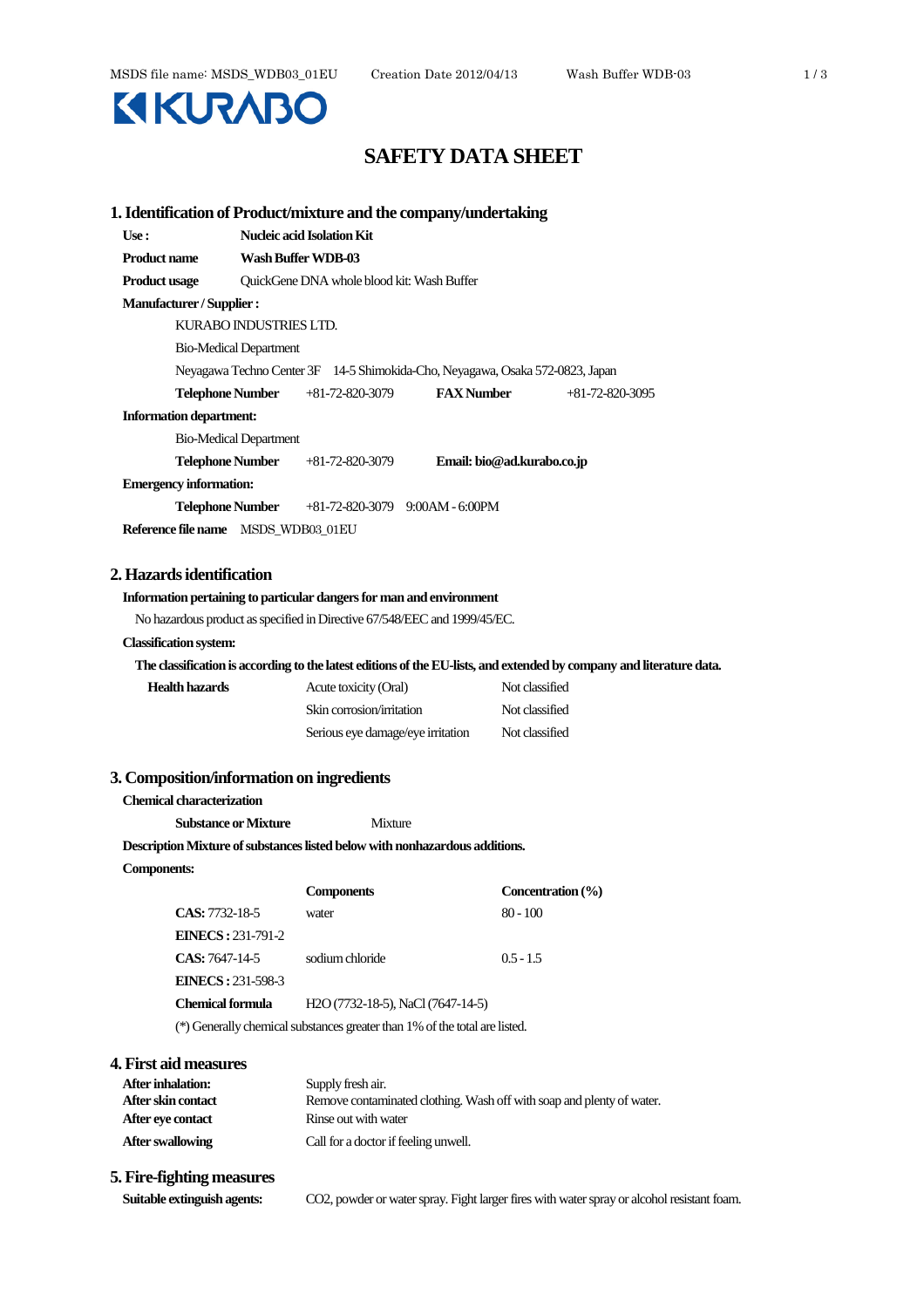MSDS file name: MSDS\_WDB03\_01EU Creation Date 2012/04/13 Wash Buffer WDB-03 2 / 3

| Protective equipment: | Do not inhale explosion gases or combustion gases. |
|-----------------------|----------------------------------------------------|
| Special risks:        | Non-combustible                                    |

# **6. Accidental release measures**

| Person-related safety precautions:     | Do not inhale vapours/aerosols.                                                                  |  |  |
|----------------------------------------|--------------------------------------------------------------------------------------------------|--|--|
| Measures for environmental protection: | Do not allow to enter sewers/surface or ground water.                                            |  |  |
| Measures for cleaning/collecting:      | Absorb with liquid-binding material (sand, diatomite, acid binders, universal binders, sawdust). |  |  |

# **7. Handling and storage**

.

| <b>Handling</b>                                                                                                       |                                 |  |  |
|-----------------------------------------------------------------------------------------------------------------------|---------------------------------|--|--|
| <b>Information for safe handling:</b><br>Keep receptacles tightly sealed. Avoid contact with skin, eyes and clothing. |                                 |  |  |
|                                                                                                                       | Wash hands after handling.      |  |  |
| Information about fire - and explosion protection:<br><b>Storage:</b>                                                 | No special measures required.   |  |  |
| Requirements to be met by storerooms and receptacles:                                                                 | No special requirement          |  |  |
| Further information about storage conditions:                                                                         | Keep receptacle tightly sealed. |  |  |

# **8. Exposure controls/personal protection**

**Additional information about design of technical facilities:**

**Personal protective equipment:**

| General protective and hygienic measures: | Keep away from foodstuffs, beverages and feed.                                                 |  |  |  |  |
|-------------------------------------------|------------------------------------------------------------------------------------------------|--|--|--|--|
|                                           | Immediately remove all soiled and contaminated clothing                                        |  |  |  |  |
|                                           | Wash hands before breaks and at the end of work.                                               |  |  |  |  |
|                                           | Avoid contact with the eyes and skin.                                                          |  |  |  |  |
| <b>Protection of hands:</b>               | Protective gloves.                                                                             |  |  |  |  |
| <b>Material of gloves</b>                 | The selection of the suitable gloves does not only depend on the material, but also on further |  |  |  |  |
|                                           | marks of quality and varies from manufacturer to manufacturer.                                 |  |  |  |  |
| Penetration time of glove material        | The exact break trough time has to be found out by the manufacturer of the protective gloves   |  |  |  |  |
|                                           | and has to be observed.                                                                        |  |  |  |  |
| Eye protection:                           | Tightly sealed goggles.                                                                        |  |  |  |  |

# **9. Physical and chemical properties**

| <b>General Information</b>                                                                    |                                                                                                      |
|-----------------------------------------------------------------------------------------------|------------------------------------------------------------------------------------------------------|
| Form:                                                                                         | Clear liquid                                                                                         |
| Colour:                                                                                       | <b>Transparent colourless</b>                                                                        |
| Odour:                                                                                        | <b>Odourless</b>                                                                                     |
| Change in condition                                                                           |                                                                                                      |
| Melting point/Melting range:                                                                  | Undetermined.                                                                                        |
| <b>Boiling point/Boiling range:</b>                                                           | No data available.                                                                                   |
| <b>Flash point:</b>                                                                           | Not flammable                                                                                        |
| Self-igniting:<br>Danger of explosion:<br><b>Flammability limit - lower <math>(\%)</math></b> | Product is not self-igniting.<br>Product does not present an explosion hazard.<br>No data available. |
| Flammability limit - upper $(\% )$                                                            | No data available.                                                                                   |
| Vapor pressure at 20°C                                                                        | No data available.                                                                                   |
| <b>Density</b>                                                                                | No data available.                                                                                   |
| Solubility in / Miscibility with water:                                                       | Completely soluble                                                                                   |
| pH-value:<br>(n-octanol/water)                                                                | pH. 7.5                                                                                              |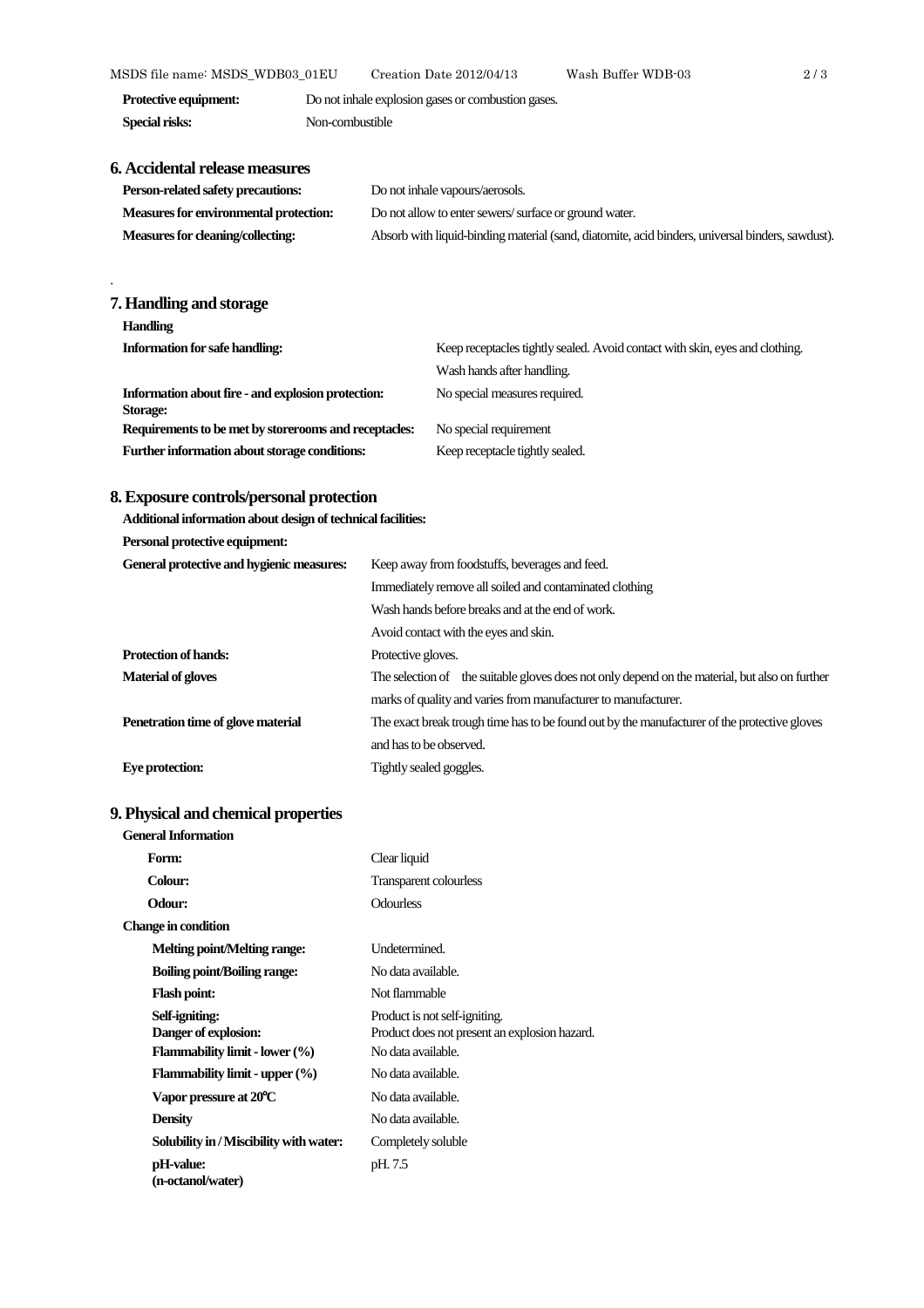| 10. Stability and reactivity                      |                                                       |
|---------------------------------------------------|-------------------------------------------------------|
| Thermal decomposition / conditions to be avoided: | No decomposition if used according to specifications. |
| Dangerous reaction                                | None.                                                 |
| Dangerous decomposition products:                 | CO.CO2 Nitrogen oxides (NOx).                         |

#### **11. Toxicological information**

| <b>Acute toxicity:</b>                | No toxicity                       |
|---------------------------------------|-----------------------------------|
| <b>Primary irritant effect:</b>       | Acute Oral LD50 Rat: > 2000 mg/kg |
| on the skin:<br>on the eye:           | No irritation<br>No irritation    |
| <b>Sensitization:</b>                 | No sensitizing effects known      |
| Additional toxicological information: | No further data                   |

# **12. Ecological information**

**Product:**

General notes: Do not allow undiluted product or large quantities of it to reach ground water, water course or sewage system.

#### **13. Disposal considerations**

| Recommendation | Must not be disposed together with household garbage. |
|----------------|-------------------------------------------------------|
|                | Do not allow product to reach sewage system.          |

#### **14. Transport information**

**Land transport ADR/RID (cross-border)**

**ADR/RID class:**

**Maritime transport IMOG:**

#### **IMOG Class:**

**Air transport ICAO-TI and IATA-DGR**

#### **ICAO/IATA Class:**

#### **Transport /Additional information:**

Not dangerous according to the above specifications.

## **15. Regulatory information**

#### **Lavelling according to EU guidelines:**

The product has been classified and marked in accordance with EU Directives / Ordinance on Hazardous Materials.

#### Code letter and hazard designation of product:

Not regulated.

# **Risk phrases:**

**Safety phrases:**

# **16. Other information**

This information is based on our present knowledge. However, this shall not constitute a guarantee for any specific product features and shall not establish a legally varid contractual relationship.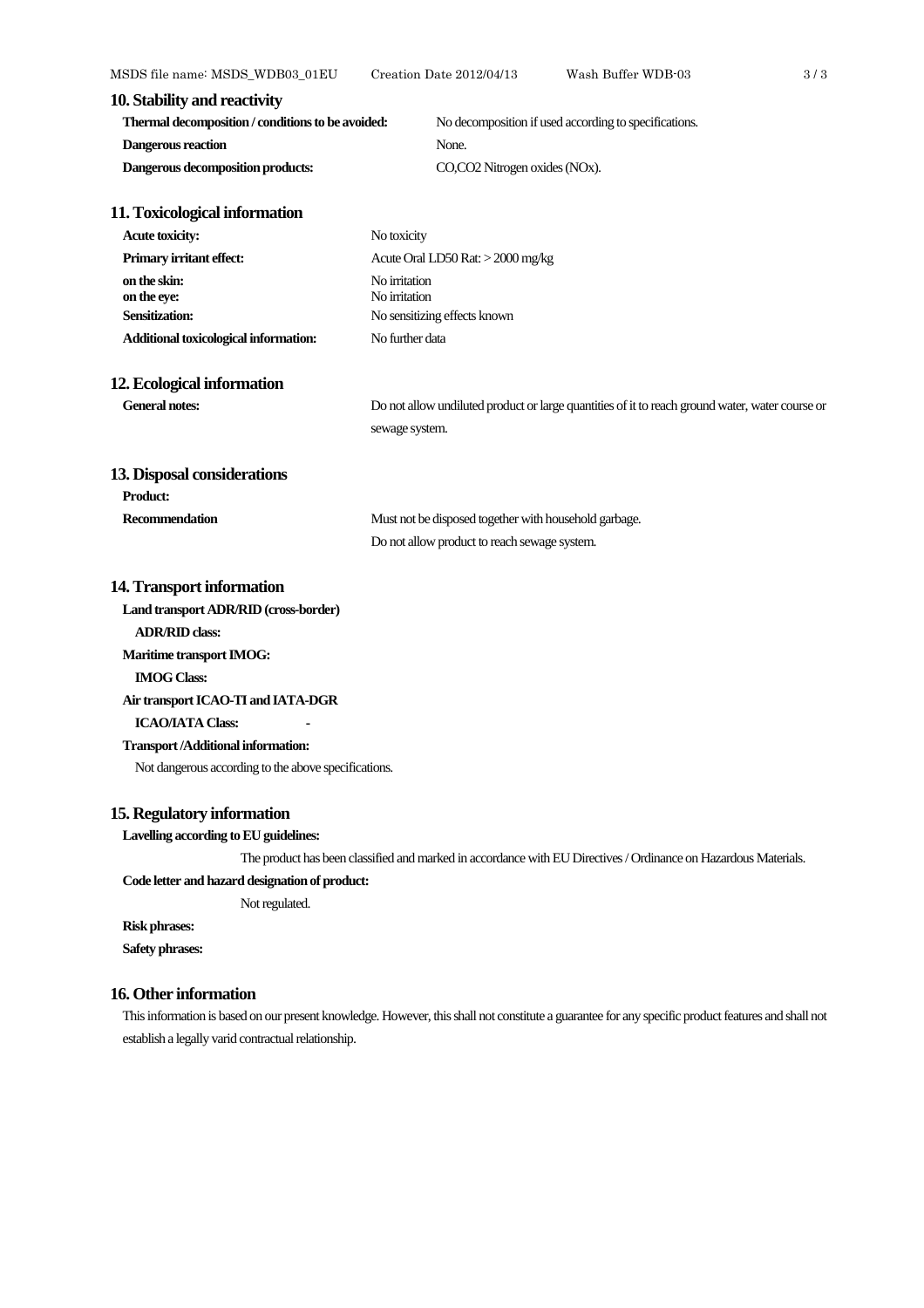# **KIKURABO**

# **SAFETY DATA SHEET**

|                                  | 1. Identification of Product/mixture and the company/undertaking              |                                                    |                                                                                                                                         |  |  |  |
|----------------------------------|-------------------------------------------------------------------------------|----------------------------------------------------|-----------------------------------------------------------------------------------------------------------------------------------------|--|--|--|
| Use:                             | Nucleic acid Isolation Kit                                                    |                                                    |                                                                                                                                         |  |  |  |
| <b>Product name</b>              | <b>Elution Buffer CDB-02</b>                                                  |                                                    |                                                                                                                                         |  |  |  |
| <b>Product usage</b>             | QuickGene DNA whole blood kit: Elution Buffer                                 |                                                    |                                                                                                                                         |  |  |  |
| <b>Manufacturer / Supplier :</b> |                                                                               |                                                    |                                                                                                                                         |  |  |  |
|                                  | KURABO INDUSTRIES LTD.                                                        |                                                    |                                                                                                                                         |  |  |  |
|                                  | <b>Bio-Medical Department</b>                                                 |                                                    |                                                                                                                                         |  |  |  |
|                                  | Neyagawa Techno Center 3F 14-5 Shimokida-Cho, Neyagawa, Osaka 572-0823, Japan |                                                    |                                                                                                                                         |  |  |  |
| <b>Telephone Number</b>          | +81-72-820-3079                                                               | <b>FAX</b> Number                                  | $+81-72-820-3095$                                                                                                                       |  |  |  |
| <b>Information department:</b>   |                                                                               |                                                    |                                                                                                                                         |  |  |  |
|                                  | <b>Bio-Medical Department</b>                                                 |                                                    |                                                                                                                                         |  |  |  |
| <b>Telephone Number</b>          | $+81-72-820-3079$                                                             | Email: bio@ad.kurabo.co.jp                         |                                                                                                                                         |  |  |  |
| <b>Emergency information:</b>    |                                                                               |                                                    |                                                                                                                                         |  |  |  |
| <b>Telephone Number</b>          |                                                                               | $+81-72-820-3079$ 9:00AM - 6:00PM                  |                                                                                                                                         |  |  |  |
|                                  | Reference file name MSDS_CDB02_01EU                                           |                                                    |                                                                                                                                         |  |  |  |
|                                  |                                                                               |                                                    |                                                                                                                                         |  |  |  |
| 2. Hazards identification        |                                                                               |                                                    |                                                                                                                                         |  |  |  |
|                                  | Information pertaining to particular dangers for human and environment        |                                                    |                                                                                                                                         |  |  |  |
|                                  | No hazardous product as specified in Directive 67/548/EEC and 1999/45/EC.     |                                                    |                                                                                                                                         |  |  |  |
| <b>Classification system:</b>    |                                                                               |                                                    |                                                                                                                                         |  |  |  |
|                                  |                                                                               |                                                    | The classification is according to the latest editions of the EU-lists, and extended by company and literature data. GHS-classification |  |  |  |
| <b>Health hazards</b>            | Acute toxicity (Oral)                                                         |                                                    | Not classified                                                                                                                          |  |  |  |
|                                  | Skin corrosion/irritation                                                     |                                                    | Not classified                                                                                                                          |  |  |  |
|                                  | Serious eye damage/eye irritation                                             |                                                    | Not classified                                                                                                                          |  |  |  |
|                                  |                                                                               |                                                    |                                                                                                                                         |  |  |  |
|                                  | 3. Composition/information on ingredients                                     |                                                    |                                                                                                                                         |  |  |  |
| <b>Chemical characterization</b> |                                                                               |                                                    |                                                                                                                                         |  |  |  |
| <b>Substance or Mixture</b>      | <b>Mixture</b>                                                                |                                                    |                                                                                                                                         |  |  |  |
|                                  | Description Mixture of substances listed below with nonhazardous additions.   |                                                    |                                                                                                                                         |  |  |  |
| <b>Components:</b>               |                                                                               |                                                    |                                                                                                                                         |  |  |  |
|                                  | <b>Components</b>                                                             |                                                    | Concentration (%)                                                                                                                       |  |  |  |
| $CAS: 7732-18-5$                 | water                                                                         | $80 - 100$                                         |                                                                                                                                         |  |  |  |
| EINECS: 231-791-2                |                                                                               |                                                    |                                                                                                                                         |  |  |  |
| <b>Chemical formula</b>          | $H2O(7732-18-5)$                                                              |                                                    |                                                                                                                                         |  |  |  |
|                                  | (*) Generally chemical substances greater than 1% of the total are listed.    |                                                    |                                                                                                                                         |  |  |  |
|                                  |                                                                               |                                                    |                                                                                                                                         |  |  |  |
| 4. First aid measures            |                                                                               |                                                    |                                                                                                                                         |  |  |  |
| After inhalation:                |                                                                               | Supply fresh air and to be sure call for a doctor. |                                                                                                                                         |  |  |  |
| After skin contact:              |                                                                               |                                                    | Remove contaminated clothing. Wash off with soap and plenty of water. If skin irritation occurs:                                        |  |  |  |
|                                  | Get medical advice/attention.                                                 |                                                    |                                                                                                                                         |  |  |  |
| After eye contact:               |                                                                               |                                                    | Rinse opened eye for several minutes under running water. Get medical attention if irritation develops                                  |  |  |  |
|                                  | and persists.                                                                 |                                                    |                                                                                                                                         |  |  |  |
| <b>After swallowing</b>          | Call for a doctor immediately.                                                |                                                    |                                                                                                                                         |  |  |  |
| T.P                              |                                                                               |                                                    |                                                                                                                                         |  |  |  |

**5. Fire-fighting measures**

**Suitable extinguish agents:** CO2, powder or water spray. Fight larger fires with water spray or alcohol resistant foam.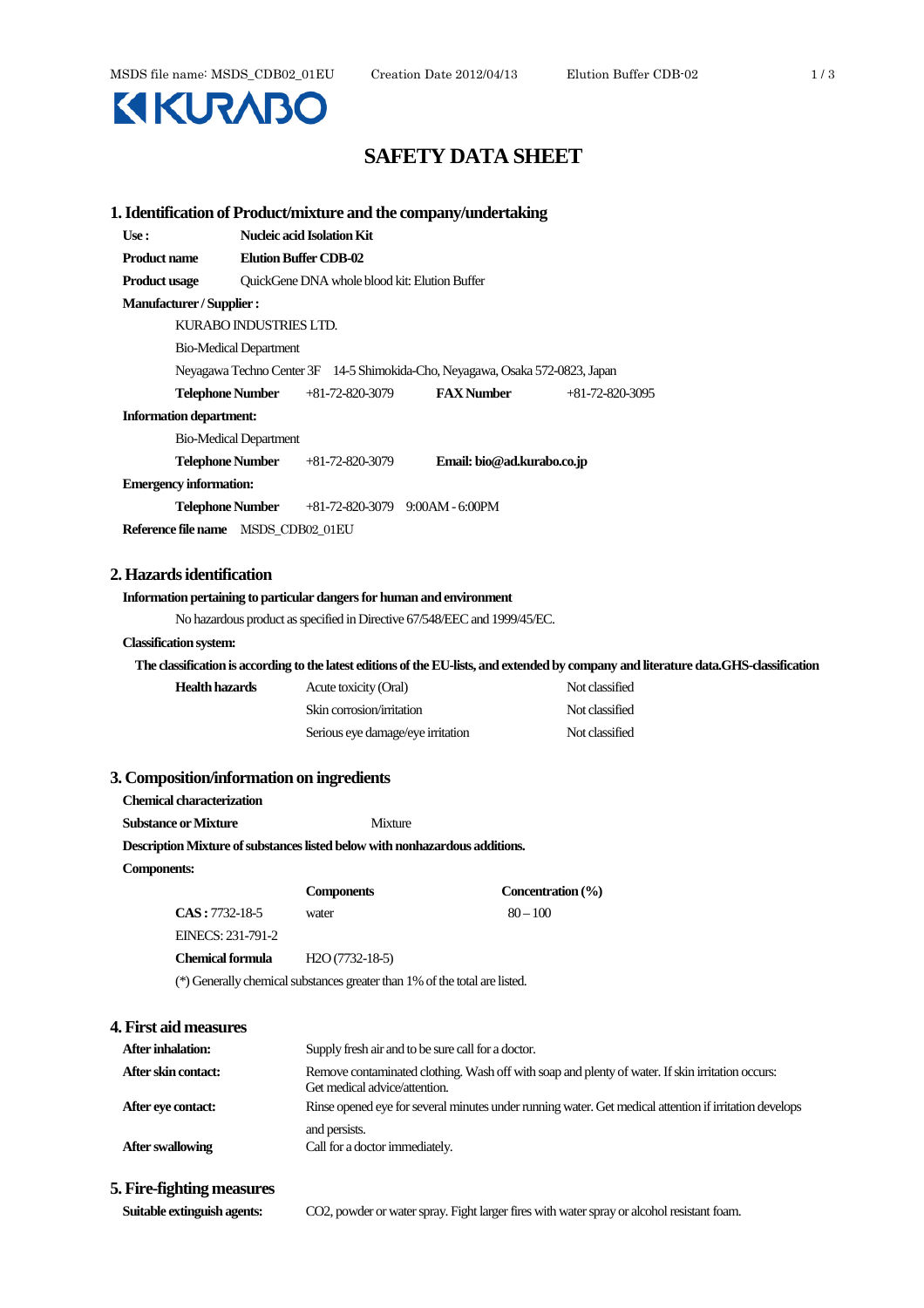| MSDS file name: MSDS_CDB02_01EU                                                     |                                                                                                       | Creation Date 2012/04/13                           | Elution Buffer CDB-02                                                        | 2/3 |
|-------------------------------------------------------------------------------------|-------------------------------------------------------------------------------------------------------|----------------------------------------------------|------------------------------------------------------------------------------|-----|
| Protectiv equipment:                                                                |                                                                                                       | Do not inhale explosion gases or combustion gases. |                                                                              |     |
|                                                                                     |                                                                                                       |                                                    |                                                                              |     |
| 6. Accidental release measures                                                      |                                                                                                       |                                                    |                                                                              |     |
| Person-related safety precautions:                                                  | Ensure adequate ventilation                                                                           |                                                    |                                                                              |     |
|                                                                                     | Wear adequate personal protective equipment, see Section 8 (Exposure Controls/Personal<br>Protection) |                                                    |                                                                              |     |
| Mesures for environmental protection:                                               | Do not allow to enter sewers/surface or ground water.                                                 |                                                    |                                                                              |     |
| Measures for cleaning/collecting:                                                   | Absorb with liquid-binding material (sand, diatomite, acid binders, universal binders, sawdust).      |                                                    |                                                                              |     |
| 7. Handling and storage                                                             |                                                                                                       |                                                    |                                                                              |     |
| <b>Handling</b>                                                                     |                                                                                                       |                                                    |                                                                              |     |
| <b>Information for safe handling:</b>                                               |                                                                                                       |                                                    | Keep receptacles tightly sealed. Avoid contact with skin, eyes and clothing. |     |
|                                                                                     |                                                                                                       | Wash hands after handling.                         |                                                                              |     |
| Information about fire - and explosion protection:<br><b>Storage:</b>               |                                                                                                       | No special measures required.                      |                                                                              |     |
| <b>Requirements to be met by storerooms and receptacles:</b> No special requirement |                                                                                                       |                                                    |                                                                              |     |
| Further information about storage conditions:                                       |                                                                                                       | Keep receptacle tightly sealed.                    |                                                                              |     |
| 8. Exposure controls/personal protection                                            |                                                                                                       |                                                    |                                                                              |     |

# **Additional information about design of technical facilities:**

**Personal protective equipment:**

| General protective and hygienic measures: | Keep away from foodstuffs, beverages and feed.                                                 |  |
|-------------------------------------------|------------------------------------------------------------------------------------------------|--|
|                                           | Immediately remove all soiled and contaminated clothing                                        |  |
|                                           | Wash hands before breaks and at the end of work.                                               |  |
|                                           | Avoid contact with the eyes and skin.                                                          |  |
| <b>Protection of hands:</b>               | Protective gloves.                                                                             |  |
| <b>Material of gloves</b>                 | The selection of the suitable gloves does not only depend on the material, but also on further |  |
|                                           | marks of quality and varies from manufacturer to manufacturer.                                 |  |
| Penetration time of glove material        | The exact break trough time has to be found out by the manufacturer of the protective gloves   |  |
|                                           | and has to be observed.                                                                        |  |
| Eye protection:                           | Tightly sealed goggles.                                                                        |  |

# **9. Physical and chemical properties**

| General Information                     |                                                                                |
|-----------------------------------------|--------------------------------------------------------------------------------|
| Form:                                   | Aqueous solution                                                               |
| <b>Colour:</b>                          | <b>Transparent colourless</b>                                                  |
| <b>Odour:</b>                           | <b>Odourless</b>                                                               |
| Change in condition                     |                                                                                |
| <b>Melting point/Melting range:</b>     | Undetermined.                                                                  |
| <b>Boiling point/Boiling range:</b>     | No data available.                                                             |
| <b>Flash point:</b>                     | Not flammable                                                                  |
| Self-igniting:<br>Danger of explosion:  | Product is not self-igniting.<br>Product does not present an explosion hazard. |
| Flammability limit - lower $(\% )$      | No data available.                                                             |
| Flammability limit - upper $(\%)$       | No data available.                                                             |
| Vapor pressure at 20°C                  | No data available.                                                             |
| <b>Density</b>                          | No data available.                                                             |
| Solubility in / Miscibility with water: | Completely soluble                                                             |
| pH-value:<br>(n-octanol/water)          | pH 9.                                                                          |